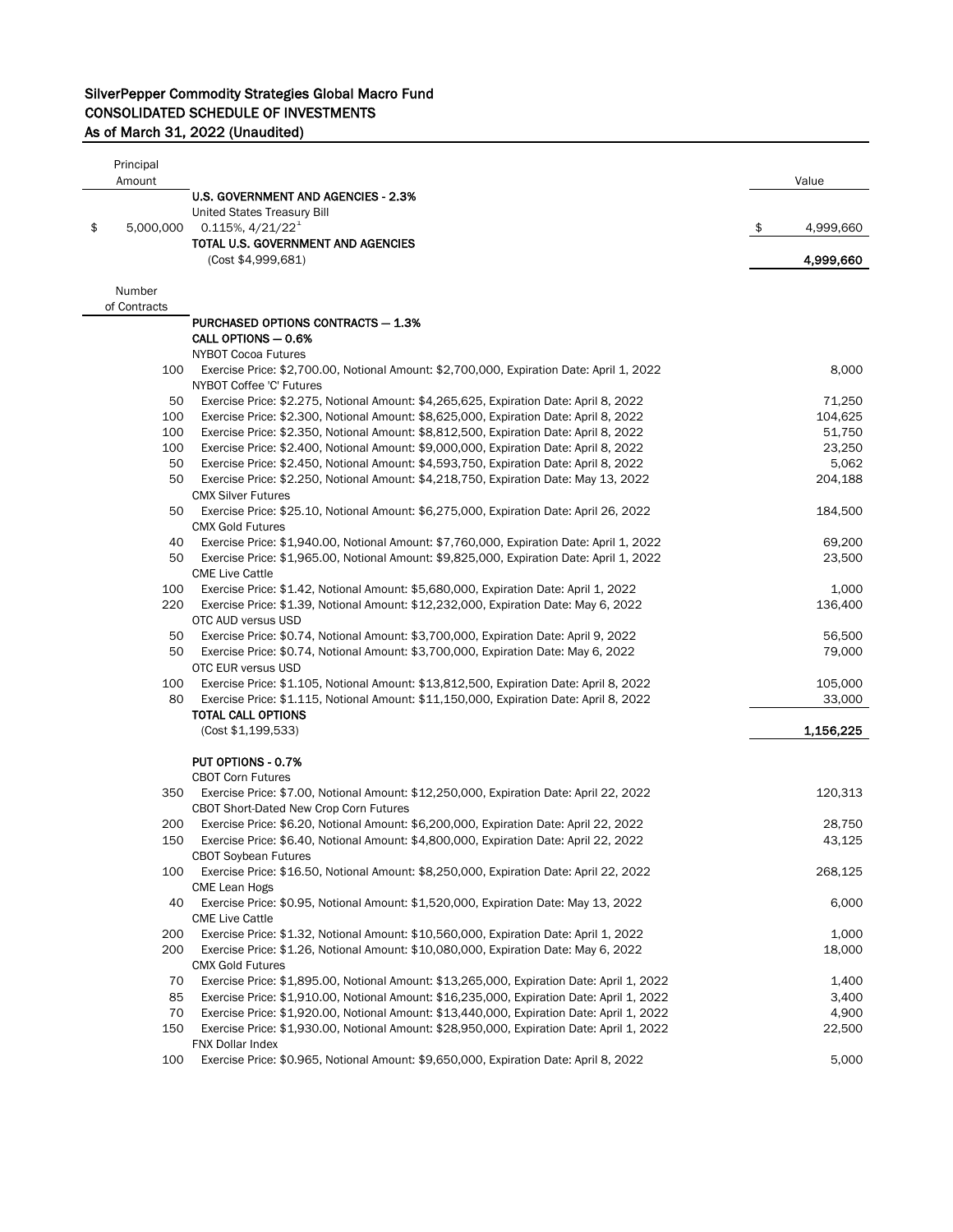| Number<br>of Contracts |                                                                                          | Value             |
|------------------------|------------------------------------------------------------------------------------------|-------------------|
|                        | <b>PURCHASED OPTIONS CONTRACTS - Continued</b>                                           |                   |
|                        | <b>PUT OPTIONS - Continued</b>                                                           |                   |
|                        | <b>NYBOT Cocoa Futures</b>                                                               |                   |
| 150                    | Exercise Price: \$2,450.00, Notional Amount: \$3,675,000, Expiration Date: April 1, 2022 | \$<br>1,500       |
| 100                    | Exercise Price: \$2,500.00, Notional Amount: \$2,700,000, Expiration Date: April 1, 2022 | 1,000             |
|                        | NYBOT Coffee 'C' Futures                                                                 |                   |
| 100                    | Exercise Price: \$2.025, Notional Amount: \$7,593,750, Expiration Date: April 8, 2022    | 4,125             |
| 100                    | Exercise Price: \$2.050, Notional Amount: \$7,687,500, Expiration Date: April 8, 2022    | 6,000             |
|                        | <b>NYBOT Sugar Futures</b>                                                               |                   |
| 50                     | Exercise Price: \$0.1825, Notional Amount: \$1,022,000, Expiration Date: April 18, 2022  | 2,240             |
|                        | NYMEX WTI Crude Oil Weekly Futures                                                       |                   |
| 130                    | Exercise Price: \$100.00, Notional Amount: \$13,000,000, Expiration Date: April 1, 2022  | 189,800           |
| 60                     | Exercise Price: \$106.25, Notional Amount: \$6,375,000, Expiration Date: April 1, 2022   | 368,400           |
| 50                     | Exercise Price: \$109.25, Notional Amount: \$5,462,500, Expiration Date: April 1, 2022   | 451,500           |
|                        | OTC AUD versus USD                                                                       |                   |
| 100                    | Exercise Price: \$0.705, Notional Amount: \$7,050,000, Expiration Date: April 8, 2022    | 500               |
| 80                     | Exercise Price: \$0.72, Notional Amount: \$5,760,000, Expiration Date: April 8, 2022     | 1,200             |
| 100                    | Exercise Price: \$0.725, Notional Amount: \$7,250,000, Expiration Date: April 8, 2022    | 2,500             |
|                        | <b>TOTAL PUT OPTIONS</b>                                                                 |                   |
|                        | (Cost \$2,009,562)                                                                       | 1,551,278         |
|                        | TOTAL PURCHASED OPTIONS CONTRACTS                                                        |                   |
|                        | (Cost \$3,209,095)                                                                       | 2,707,503         |
|                        |                                                                                          |                   |
| Principal              |                                                                                          |                   |
| Amount                 |                                                                                          |                   |
|                        | <b>SHORT-TERM INVESTMENTS - 73.7%</b>                                                    |                   |
| \$                     | 158,218,547 UMB Bank demand deposit, $0.01\%$ <sup>2</sup>                               | 158,218,547       |
|                        | <b>TOTAL SHORT-TERM INVESTMENTS</b>                                                      |                   |
|                        | (Cost \$158,218,547)                                                                     | 158,218,547       |
|                        | TOTAL INVESTMENTS - 77.3%                                                                |                   |
|                        | (Cost \$166,427,323)                                                                     | 165,925,710       |
|                        | Other Assets in Excess of Liabilities - 22.7%                                            | 48,807,378        |
|                        | TOTAL NET ASSETS - 100.0%                                                                | \$<br>214,733,088 |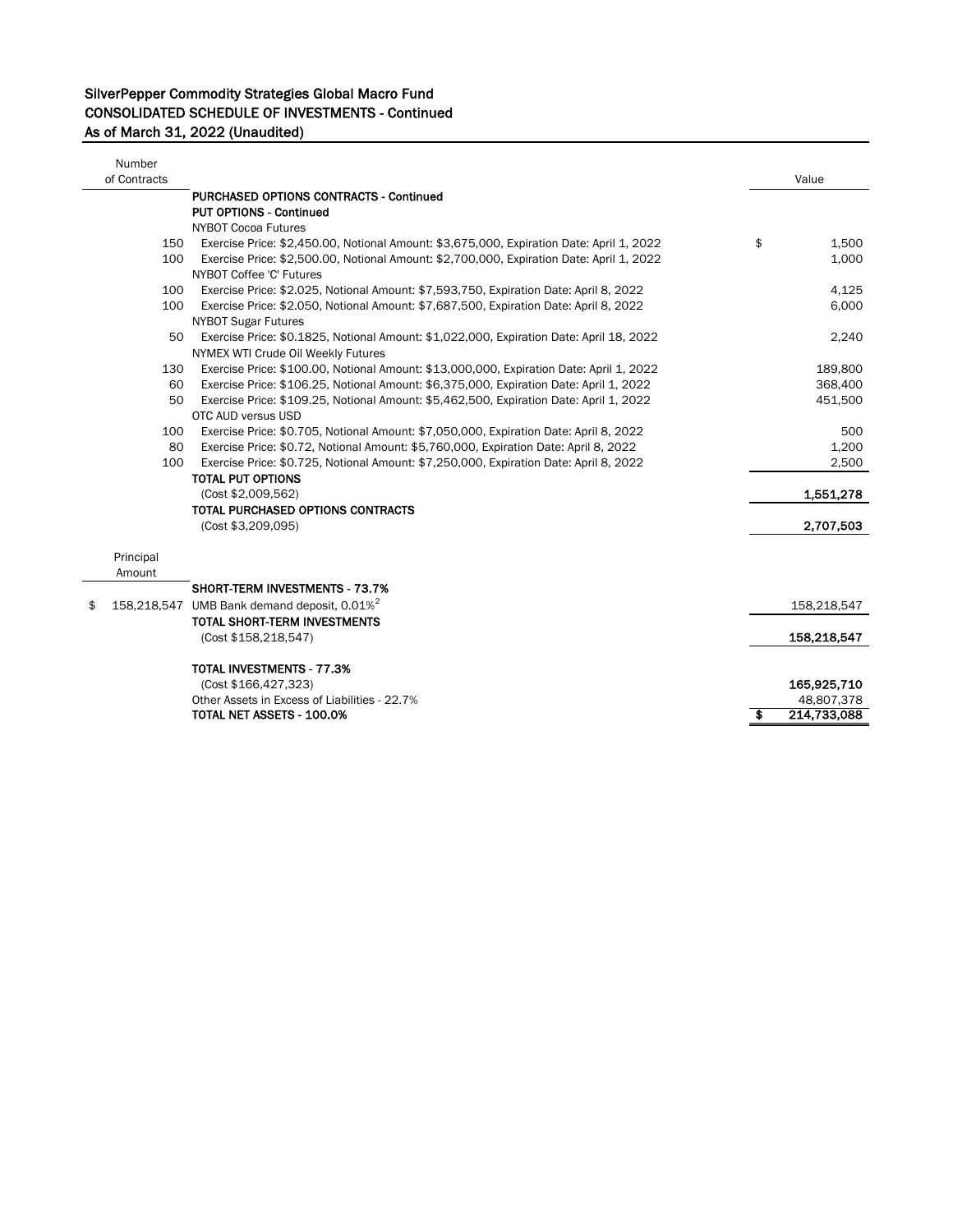| Number<br>of Contracts |                                                                                             | Value            |
|------------------------|---------------------------------------------------------------------------------------------|------------------|
|                        | <b>WRITTEN OPTIONS CONTRACTS - (0.5)%</b>                                                   |                  |
|                        | CALL OPTIONS - (0.2)%                                                                       |                  |
|                        | NYBOT Coffee 'C' Futures                                                                    |                  |
|                        | (100) Exercise Price: \$2.35, Notional Amount: \$8,812,500, Expiration Date: May 13, 2022   | \$<br>(257, 625) |
|                        | <b>CMX Silver Futures</b>                                                                   |                  |
|                        | (50) Exercise Price: \$26.00, Notional Amount: \$6,500,000, Expiration Date: April 26, 2022 | (106,000)        |
|                        | <b>TOTAL CALL OPTIONS</b>                                                                   |                  |
|                        | (Proceeds \$380,872)                                                                        | (363, 625)       |
|                        | PUT OPTIONS - (0.3)%                                                                        |                  |
|                        | NYBOT Coffee 'C' Futures                                                                    |                  |
|                        | (50) Exercise Price: \$2.20, Notional Amount: \$4,125,000, Expiration Date: April 8, 2022   | (35,063)         |
| (40)                   | Exercise Price: \$2.325, Notional Amount: \$3,487,500, Expiration Date: April 8, 2022       | (121, 350)       |
|                        | NYMEX WTI Crude Oil Weekly Futures                                                          |                  |
| (45)                   | Exercise Price: \$100.00, Notional Amount: \$4,500,000, Expiration Date: April 8, 2022      | (164, 250)       |
| (45)                   | Exercise Price: \$103.00, Notional Amount: \$4,635,000, Expiration Date: April 8, 2022      | (241, 650)       |
| (30)                   | Exercise Price: \$106.75, Notional Amount: \$3,202,500, Expiration Date: April 1, 2022      | (198, 300)       |
|                        | <b>TOTAL PUT OPTIONS</b>                                                                    |                  |
|                        | (Proceeds \$728,712)                                                                        | (760, 613)       |
|                        | TOTAL WRITTEN OPTIONS CONTRACTS                                                             |                  |
|                        | (Proceeds \$1,109,584)                                                                      | (1, 124, 238)    |
|                        |                                                                                             |                  |

AUD - Australian Dollar EUR - Euro

 $^{\text{1}}$  All or a portion of this security is segregated as collateral for securities sold short. The market value of the securites pledged as collateral was

\$4,999,660, which represents 2.3% of total net assets of the Fund.

 $2$  The rate is the annualized seven-day yield at period end.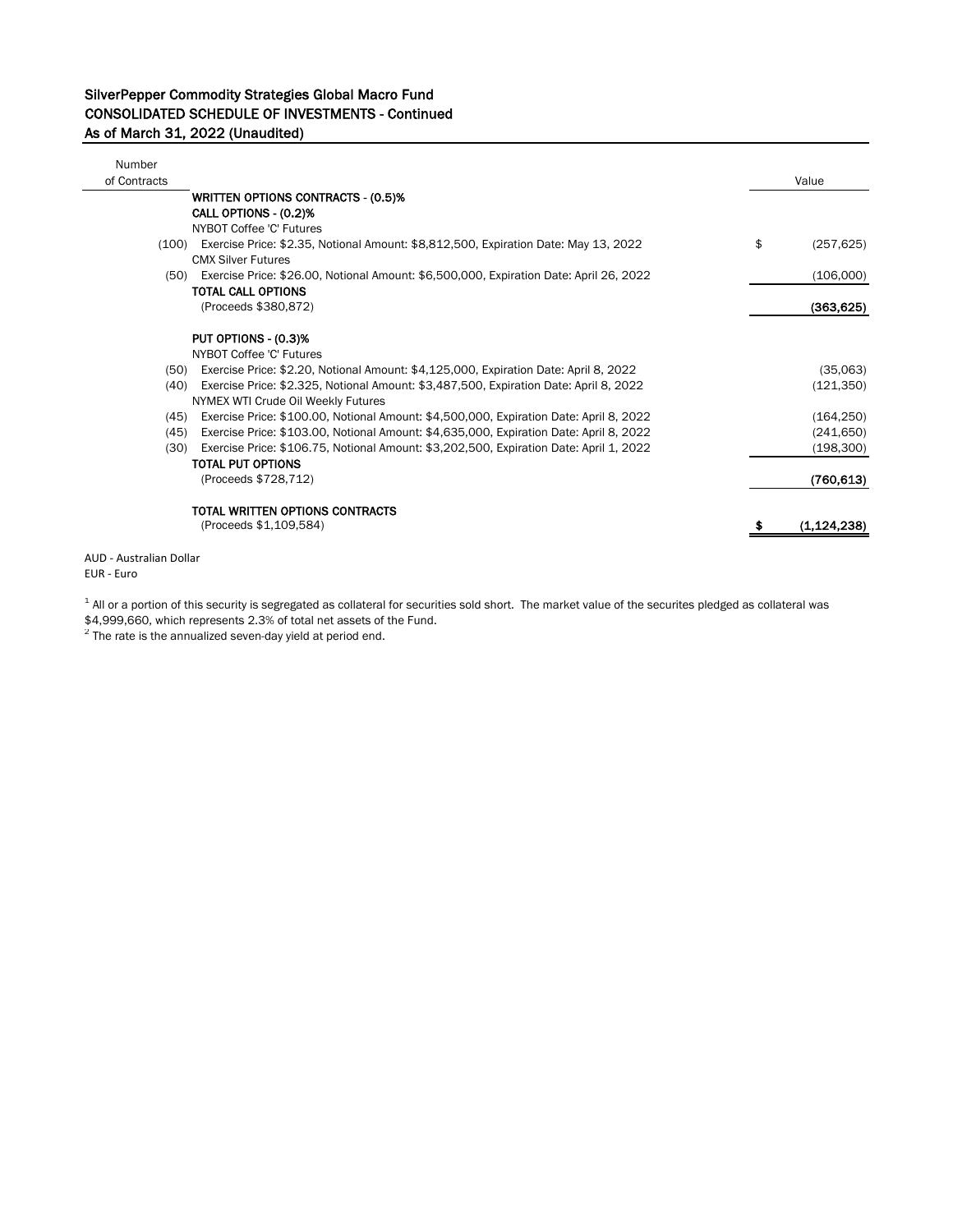#### FUTURES CONTRACTS

| <b>Long Contracts</b>             | Expiration<br>Date | Number of<br><b>Contracts</b> | Notional<br>Value                      | Value at<br>March 31, 2022 | <b>Unrealized</b><br>Appreciation<br>(Depreciation) |  |  |
|-----------------------------------|--------------------|-------------------------------|----------------------------------------|----------------------------|-----------------------------------------------------|--|--|
| <b>Commodity Futures</b>          |                    |                               |                                        |                            |                                                     |  |  |
| CBOT Corn                         | May 2022           | 67                            | $\boldsymbol{\hat{\phi}}$<br>2,196,171 | \$<br>2,508,313            | \$<br>312,142                                       |  |  |
| CBOT Corn                         | September 2022     | 37                            | 1,122,086                              | 1,288,063                  | 165,977                                             |  |  |
| <b>CBOT Corn</b>                  | December 2022      | 510                           | 14,817,959                             | 17,435,624                 | 2,617,665                                           |  |  |
| <b>CBOT Corn</b>                  | December 2024      | 50                            | 1,285,183                              | 1,381,250                  | 96,067                                              |  |  |
| CBOT Soybean                      | May 2022           | 3                             | 244,211                                | 242,737                    | (1, 474)                                            |  |  |
| CBOT Soybean                      | August 2022        | 50                            | 3,895,871                              | 3,888,125                  | (7, 746)                                            |  |  |
| CBOT Soybean                      | November 2022      | 155                           | 10,973,395                             | 11,008,875                 | 35,480                                              |  |  |
| <b>CBOT Soybean Meal</b>          | May 2022           | 85                            | 3,991,112                              | 3,973,750                  | (17, 362)                                           |  |  |
| CBOT Soybean Oil                  | May 2022           | 165                           | 6,834,576                              | 6,924,060                  | 89,484                                              |  |  |
| <b>CBOT Wheat</b>                 | May 2022           | 130                           | 5,340,227                              | 6,539,000                  | 1,198,773                                           |  |  |
| CME Lean Hogs                     | March 2022         | 85                            | 2,851,950                              | 3,459,500                  | 607,550                                             |  |  |
| <b>CME Live Cattle</b>            | June 2022          | 70                            | 3,917,806                              | 3,839,500                  | (78, 306)                                           |  |  |
| <b>CMX Copper</b>                 | May 2022           | 87                            | 9,826,288                              | 10,333,425                 | 507,137                                             |  |  |
| <b>CMX Gold</b>                   | June 2022          | 133                           | 25,826,362                             | 25,988,200                 | 161,838                                             |  |  |
| <b>CMX Silver</b>                 | May 2022           | 67                            | 8,507,872                              | 8,419,555                  | (88, 317)                                           |  |  |
| ICE Brent Crude Oil               | June 2022          | 111                           | 14,044,279                             | 11,622,810                 | (2,421,469)                                         |  |  |
| ICE Brent Crude Oil               | <b>July 2022</b>   | 61                            | 6,196,908                              | 6,266,530                  | 69,622                                              |  |  |
| ICE Brent Crude Oil               | August 2022        | 50                            | 4,863,111                              | 5,049,000                  | 185,889                                             |  |  |
| ICE Low Sulphur Gas               | May 2022           | 60                            | 5,127,420                              | 6,048,000                  | 920,580                                             |  |  |
| <b>ICE Robusta Coffee</b>         | May 2022           | 145                           | 3,239,734                              | 3,139,250                  | (100, 484)                                          |  |  |
| <b>KCBT Hard Red Winter Wheat</b> | May 2022           | 85                            | 3,519,312                              | 4,376,438                  | 857,126                                             |  |  |
| <b>LME Primary Aluminum</b>       | May 2022           | 103                           | 8,111,637                              | 8,979,308                  | 867,671                                             |  |  |
| <b>LME Primary Nickel</b>         | May 2022           | 19                            | 2,644,871                              | 3,658,830                  | 1,013,959                                           |  |  |
| <b>LME Primary Nickel</b>         | <b>July 2022</b>   | 24                            | 3,312,990                              | 4,624,128                  | 1,311,138                                           |  |  |
| <b>LME Primary Nickel</b>         | September 2022     | 15                            | 2,038,824                              | 2,888,550                  | 849,726                                             |  |  |
| <b>LME Zinc</b>                   | May 2022           | 55                            | 5,040,476                              | 5,778,438                  | 737,962                                             |  |  |
| <b>MGE Red Wheat</b>              | May 2022           | 3                             | 145,995                                | 161,925                    | 15,930                                              |  |  |
| NYB Orange Juice                  | May 2022           | 4                             | 81,525                                 | 91,170                     | 9,645                                               |  |  |
| NYBOT Cocoa                       | May 2022           | 190                           | 4,998,157                              | 5,035,000                  | 36,843                                              |  |  |
| NYBOT Cocoa                       | March 2023         | 25                            | 637,543                                | 669,500                    | 31,957                                              |  |  |
| NYBOT Cocoa                       | May 2023           | 30                            | 762,432                                | 798,600                    | 36,168                                              |  |  |
| NYBOT Coffee 'C'                  | May 2022           | 3                             | 279,074                                | 254,700                    | (24, 374)                                           |  |  |
| NYBOT Coffee 'C'                  | September 2022     | 15                            | 1,240,932                              | 1,269,562                  | 28,630                                              |  |  |
| NYBOT Coffee 'C'                  | December 2022      | 15                            | 1,163,589                              | 1,258,313                  | 94,724                                              |  |  |
| NYBOT Cotton #2                   | May 2022           | 61                            | 3,684,932                              | 4,138,545                  | 453,613                                             |  |  |
| NYBOT Sugar #11                   | May 2022           | 215                           | 4,343,940                              | 4,693,192                  | 349,252                                             |  |  |
| <b>NYMEX Natural Gas</b>          | May 2022           | 265                           | 10,293,050                             | 14,951,300                 | 4,658,250                                           |  |  |
| <b>NYMEX Natural Gas</b>          | <b>July 2022</b>   | 15                            | 374,097                                | 863,400                    | 489,303                                             |  |  |
| <b>NYMEX Natural Gas</b>          | August 2022        | 50                            | 2,352,126                              | 2,878,500                  | 526,374                                             |  |  |
| <b>NYMEX Natural Gas</b>          | October 2022       | 10                            | 250,271                                | 574,000                    | 323,729                                             |  |  |
| <b>NYMEX Natural Gas</b>          | November 2022      | 33                            | 857,343                                | 1,916,310                  | 1,058,967                                           |  |  |
| <b>NYMEX Natural Gas</b>          | January 2023       | 5                             | 125,916                                | 302,200                    | 176,284                                             |  |  |
| <b>NYMEX Natural Gas</b>          | February 2023      | 5                             | 125,916                                | 293,050                    | 167,134                                             |  |  |
| <b>NYMEX Natural Gas</b>          | March 2023         | 5                             | 125,916                                | 263,000                    | 137,084                                             |  |  |
| <b>NYMEX Natural Gas</b>          | April 2023         | 5                             | 125,916                                | 201,550                    | 75,634                                              |  |  |
| <b>NYMEX Natural Gas</b>          | May 2023           | 5                             | 125,916                                | 195,200                    | 69,284                                              |  |  |
| <b>NYMEX Natural Gas</b>          | June 2023          | 5                             | 125,916                                | 196,850                    | 70,934                                              |  |  |
| <b>NYMEX Natural Gas</b>          | <b>July 2023</b>   | 55                            | 1,844,162                              | 2,188,450                  | 344,288                                             |  |  |
| <b>NYMEX Natural Gas</b>          | August 2023        | 5                             | 125,916                                | 199,550                    | 73,634                                              |  |  |
| <b>NYMEX Natural Gas</b>          | September 2023     | 5                             | 125,916                                | 198,850                    | 72,934                                              |  |  |
| <b>NYMEX Natural Gas</b>          | October 2023       | 60                            | 2,138,408                              | 2,404,800                  | 266,392                                             |  |  |
| <b>NYMEX Natural Gas</b>          | November 2023      | 5                             | 125,916                                | 205,750                    | 79,834                                              |  |  |
| <b>NYMEX Natural Gas</b>          | December 2023      | 5                             | 125,916                                | 216,000                    | 90,084                                              |  |  |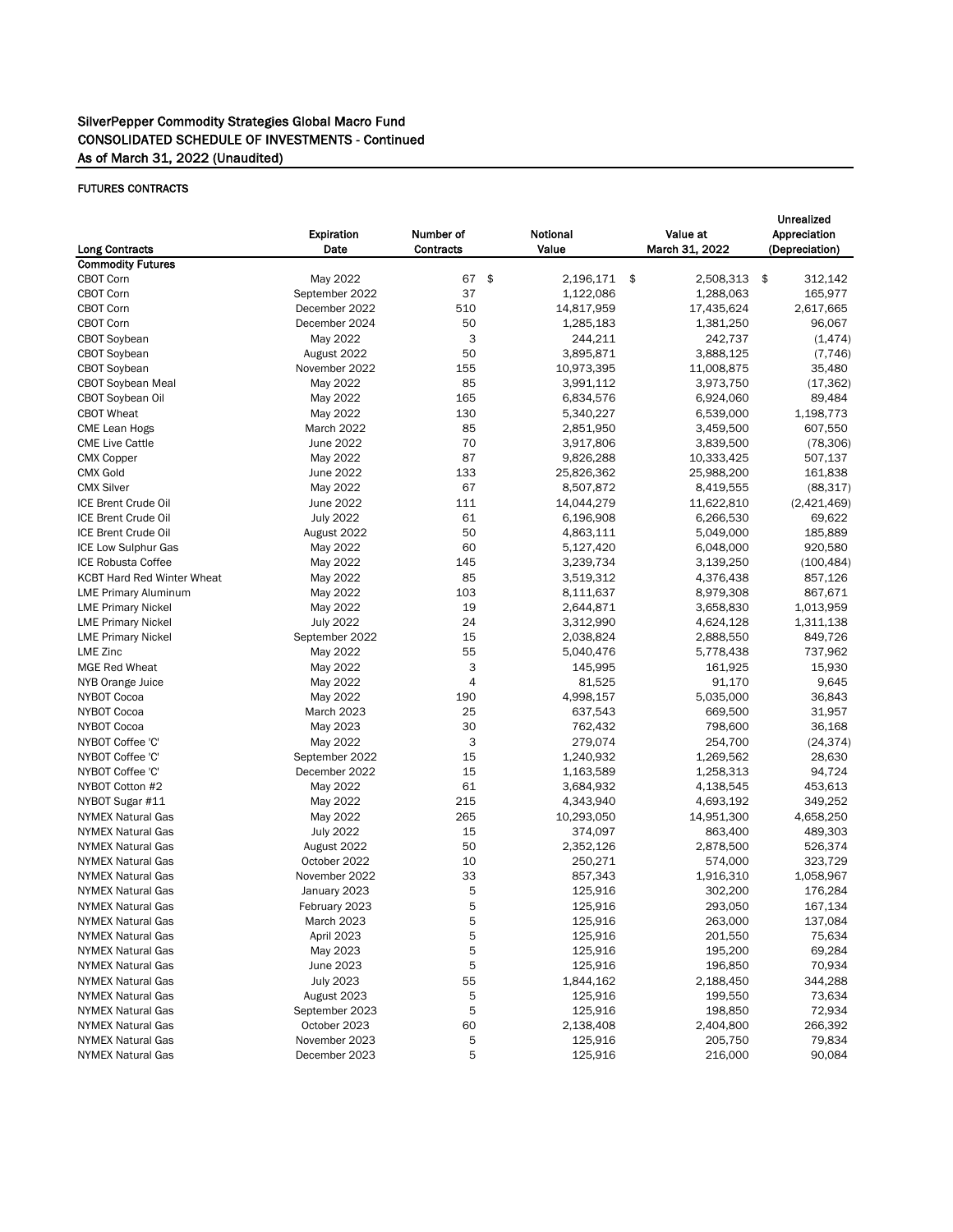### FUTURES CONTRACTS - Continued

|                                      |                       |                       |               |                        |          |                | Unrealized     |            |  |
|--------------------------------------|-----------------------|-----------------------|---------------|------------------------|----------|----------------|----------------|------------|--|
|                                      | Expiration            | Notional<br>Number of |               |                        | Value at |                | Appreciation   |            |  |
| <b>Long Contracts</b>                | Date                  | <b>Contracts</b>      |               | Value                  |          | March 31, 2022 | (Depreciation) |            |  |
| <b>Commodity Futures - Continued</b> |                       |                       |               |                        |          |                |                |            |  |
| <b>NYMEX Natural Gas</b>             | January 2024          | 5                     | $\frac{1}{2}$ | 143,266                | \$       | 222,550        | \$             | 79,284     |  |
| <b>NYMEX Natural Gas</b>             | February 2024         | 5                     |               | 143,266                |          | 215,250        |                | 71,984     |  |
| <b>NYMEX Natural Gas</b>             | March 2024            | 5                     |               | 143,266                |          | 200,350        |                | 57,084     |  |
| <b>NYMEX Natural Gas</b>             | April 2024            | 5                     |               | 143,266                |          | 172,850        |                | 29,584     |  |
| <b>NYMEX Natural Gas</b>             | May 2024              | 5                     |               | 143,266                |          | 170,650        |                | 27,384     |  |
| <b>NYMEX Natural Gas</b>             | June 2024             | 5                     |               | 143,266                |          | 173,600        |                | 30,334     |  |
| <b>NYMEX Natural Gas</b>             | 5<br><b>July 2024</b> |                       | 143,266       |                        | 176,750  |                | 33,484         |            |  |
| <b>NYMEX Natural Gas</b>             | 5<br>August 2024      |                       |               | 143,266<br>177,600     |          |                |                | 34,334     |  |
| <b>NYMEX Natural Gas</b>             | September 2024        | 5                     |               | 143,266                |          | 177,000        |                | 33,734     |  |
| <b>NYMEX Natural Gas</b>             | October 2024          | 5                     |               | 143,266                |          | 179,300        |                | 36,034     |  |
| <b>NYMEX Natural Gas</b>             | November 2024         | 5                     |               | 143,266                |          | 188,600        |                | 45,334     |  |
| <b>NYMEX Natural Gas</b>             | December 2024         | 5                     |               | 143,266                |          | 205,100        |                | 61,834     |  |
| <b>NYMEX RBOB Gasoline</b>           | May 2022              | 20                    |               | 2,529,386              |          | 2,646,756      |                | 117,370    |  |
| <b>Foreign Exchange Futures</b>      |                       |                       |               |                        |          |                |                |            |  |
| <b>CME Australian Dollar</b>         | June 2022             | 280                   |               | 20,543,662             |          | 20,990,200     |                | 446,538    |  |
| <b>CME Mexican Peso</b>              | June 2022             | 39                    |               | 895,175                |          | 969,735        |                | 74,560     |  |
| <b>CME New Zealand Dollar</b>        | June 2022             | 30                    |               | 2,044,897<br>2,077,200 |          |                |                | 32,303     |  |
| <b>Total Long Contracts</b>          |                       |                       | \$            | 224,209,679            | \$       | 245,024,017    | S              | 20,814,338 |  |

| <b>Short Contracts</b>               | Expiration<br>Number of<br>Date<br><b>Contracts</b> |           | Notional<br>Value |                | Value at<br>March 31, 2022 | Unrealized<br>Appreciation<br>(Depreciation) |            |  |
|--------------------------------------|-----------------------------------------------------|-----------|-------------------|----------------|----------------------------|----------------------------------------------|------------|--|
| <b>Commodity Futures</b>             |                                                     |           |                   |                |                            |                                              |            |  |
| <b>CBT Bloomberg Commodity Index</b> | June 2022                                           | $(50)$ \$ |                   | $(621,869)$ \$ | $(622,050)$ \$             |                                              | (181)      |  |
| <b>CME Live Cattle</b>               | April 2023                                          | (175)     |                   | (10, 742, 711) | (10,829,000)               |                                              | (86, 289)  |  |
| <b>LME Primary Nickel</b>            | May 2022                                            | (19)      |                   | (2,722,705)    | (3,658,830)                |                                              | (936, 125) |  |
| NYMEX WTI Crude Oil                  | May 2022                                            | (23)      |                   | (2,353,288)    | (2,306,440)                |                                              | 46,848     |  |
| <b>Total Short Contracts</b>         |                                                     |           |                   | (16, 440, 573) | (17, 416, 320)             |                                              | (975, 747) |  |
| <b>TOTAL FUTURES CONTRACTS</b>       |                                                     |           | \$                | 207,769,106    | 227,607,697<br>\$          | \$                                           | 19,838,591 |  |